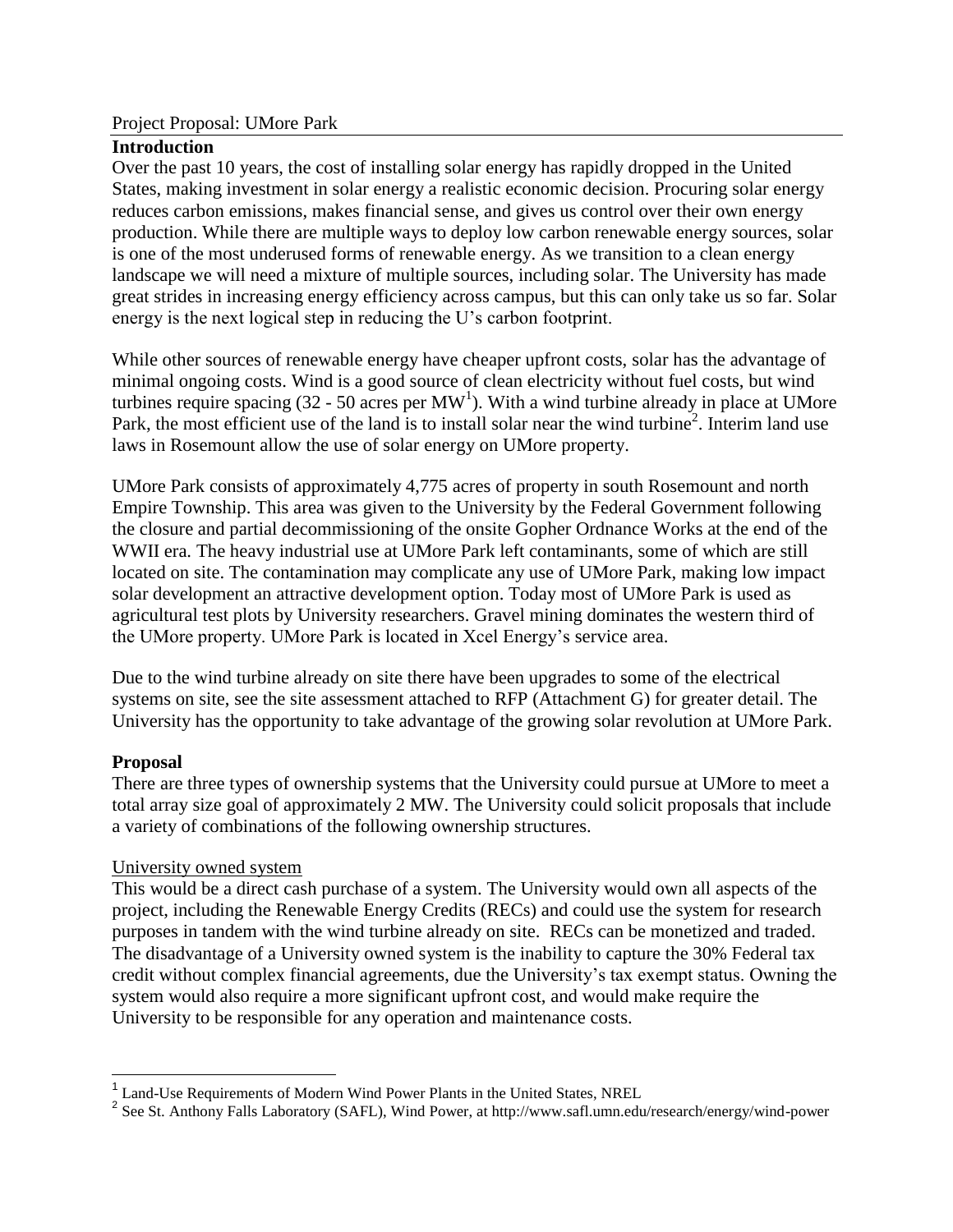## Community Solar Garden (CSG)

The University could lease land to a community solar developer and subscribe to 40% of the output of the garden.<sup>3</sup> Subscribing would reduce the responsibility and liability of the University, while still guaranteeing a positive financial return. CSGs are limited to 1 MW at a single location, so there would be an opportunity to have another method of ownership at the site. The University would only get the RECs for the portion of the garden they subscribe to (at a maximum of 40%), but the University would only be financially responsible for their subscription costs, which could be negotiated as either an upfront payment, or a pay-as-you-go option. Going with the CSG-Host option would also allow the University to extend community benefits to other residents of Minnesota as well, including the ability to specify a certain amount of subscriptions for low income individuals.

#### PPA (Power Purchase Agreement)

The solar panels would be owned by the developer and the University would purchase the electricity output from the system. In essence, the University could get a discounted fixed electric rate, allowing us to lock in their energy costs for the next 20-30 years. The University could also negotiate to get the RECs. The PPA would allow the University to capture the financial benefits of the 30% Federal Tax Credit through reduced electricity costs even though they would not own the system outright. Not owning the system also reduces the liability and risks should any issues arise with the PV system.

#### **Other Considerations**

#### Renewable Energy Credits (RECs)

RECs are a method of measuring carbon offsets and can be used toward the University's goal of carbon neutrality by 2050. A 1 MW array would generate approximately 1,450 RECs per year, which can be bought and sold in the REC marketplace. According to the U.S. Department of Energy, in March of 2016 nationally-sourced RECs were approximately \$0.34/MWh. While this is currently quite low, as demand for RECs increases the price may increase. Minnesota's Solar Standard may also inflate demand for solar RECs as utilities need to meet 1.5% of their energy production from solar power. The University will need to purchase or retain RECs to meet their carbon neutrality goals.

# Investment Tax Credit

30% tax credit given to owners of solar energy installations. As a non-profit entity, the U is not able to directly benefit from the tax credit, but certain third-party financing options would allow for this possibility.

#### Extra benefits of U investment in solar at UMore

A UMN solar array will advance research and education at the University. Data produced from a solar array and weather station will allow researchers to create and enhance photovoltaic system models. Siting the solar array near the SAFL wind turbine will allow studies of colocation of solar and wind resources and grid impacts. The solar array would allow educational site visits for

3 *See* Xcel Energy

[https://www.xcelenergy.com/programs\\_and\\_rebates/residential\\_programs\\_and\\_rebates/renewable\\_energy\\_programs/solar\\_rewar](https://www.xcelenergy.com/programs_and_rebates/residential_programs_and_rebates/renewable_energy_programs/solar_rewards_community) [ds\\_community;](https://www.xcelenergy.com/programs_and_rebates/residential_programs_and_rebates/renewable_energy_programs/solar_rewards_community) Clean Energy Resource Team[s https://www.xcelenergy.com/staticfiles/xe/Marketing/Files/MN-SRC-CERTS-](https://www.xcelenergy.com/staticfiles/xe/Marketing/Files/MN-SRC-CERTS-Subscriber-Questions.pdf)[Subscriber-Questions.pdf.](https://www.xcelenergy.com/staticfiles/xe/Marketing/Files/MN-SRC-CERTS-Subscriber-Questions.pdf)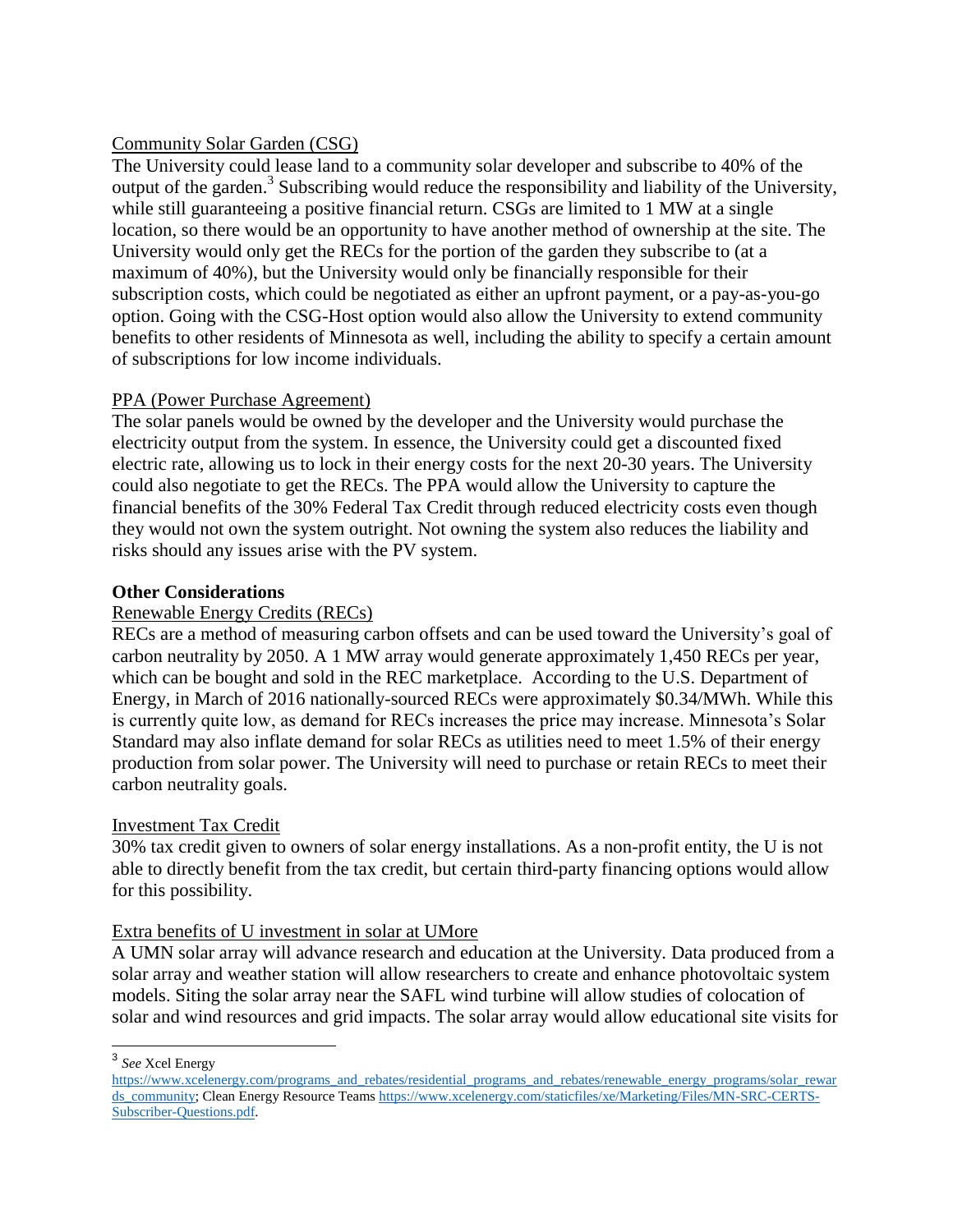classes and student groups across the University. Solar on University property, be it at UMore or another location will increase the visibility of the U's position as a leading institution in clean energy and combating climate change.

Suggested Research Contacts: Sairaj Dhople – Department of Electrical and Computer Engineering (ECE) sdhople@umn.edu Paul Imbertson – (ECE) imberts@umn.edu Jeff Marr – (SAFL) marrx003@umn.edu

With the solar system, the University can become a leader in innovation by pairing pollinator habitat with energy generation. Including native prairie plantings in conjunction with solar panels improves soil health, reduces stormwater runoff, and can reduce maintenance costs. This will help preserve and improve the agricultural value of the surrounding land, as well as increase habitat for declining pollinator populations. It could also provide an opportunity for research on pollinator friendly species that grow well in conjunction with solar gardens.

| <b>Attributes</b>                     | <b>University Owned</b>                      | CSG                                                                  | <b>PPA</b>                               |
|---------------------------------------|----------------------------------------------|----------------------------------------------------------------------|------------------------------------------|
| <b>ITC</b> Benefit                    | None to minimal                              | Reflected in reduced<br>electricity cost                             | Reflected in reduced<br>electricity cost |
| <b>RECs</b>                           | Owned by U                                   | 40% negotiable with<br>subscription                                  | Negotiable                               |
| <b>Upfront Cost</b>                   | Entire system                                | Subscription cost                                                    | Varies with developer                    |
| <b>Estimated Total</b><br>Cost per MW | \$3.2 million/MW                             | \$3.2 million/MW<br>\$2.3 million w/ ITC                             | \$3.2 million/MW \$2.3<br>million w/ ITC |
| O&M                                   | U's responsibility                           | None by U                                                            | None by U                                |
| <b>ROI</b>                            | Benefits accrued as<br>system costs paid off | Stable - set % of electricity<br>cost, income from leased land       | Stable - set % of<br>electricity cost    |
| <b>Size Consideration</b>             | No limit                                     | 1 MW system (U can have<br>40% subscription)                         | No limit                                 |
| <b>Research Potential</b>             | U's ownership allows<br>research             | Data monitoring and collection only, with system owner<br>permission |                                          |
| <b>Pollinator Habitat</b>             | Compatible with ground mount solar systems   |                                                                      |                                          |

# **Conclusion**

The following RFP invites developers to propose some combination of the options described above, which will allow the University to choose the option that makes the most sense. Investing in solar energy will be a positive step forward for the University of Minnesota that will help it meet its carbon neutrality goal by the year 2050. Our state is already a national leader on clean